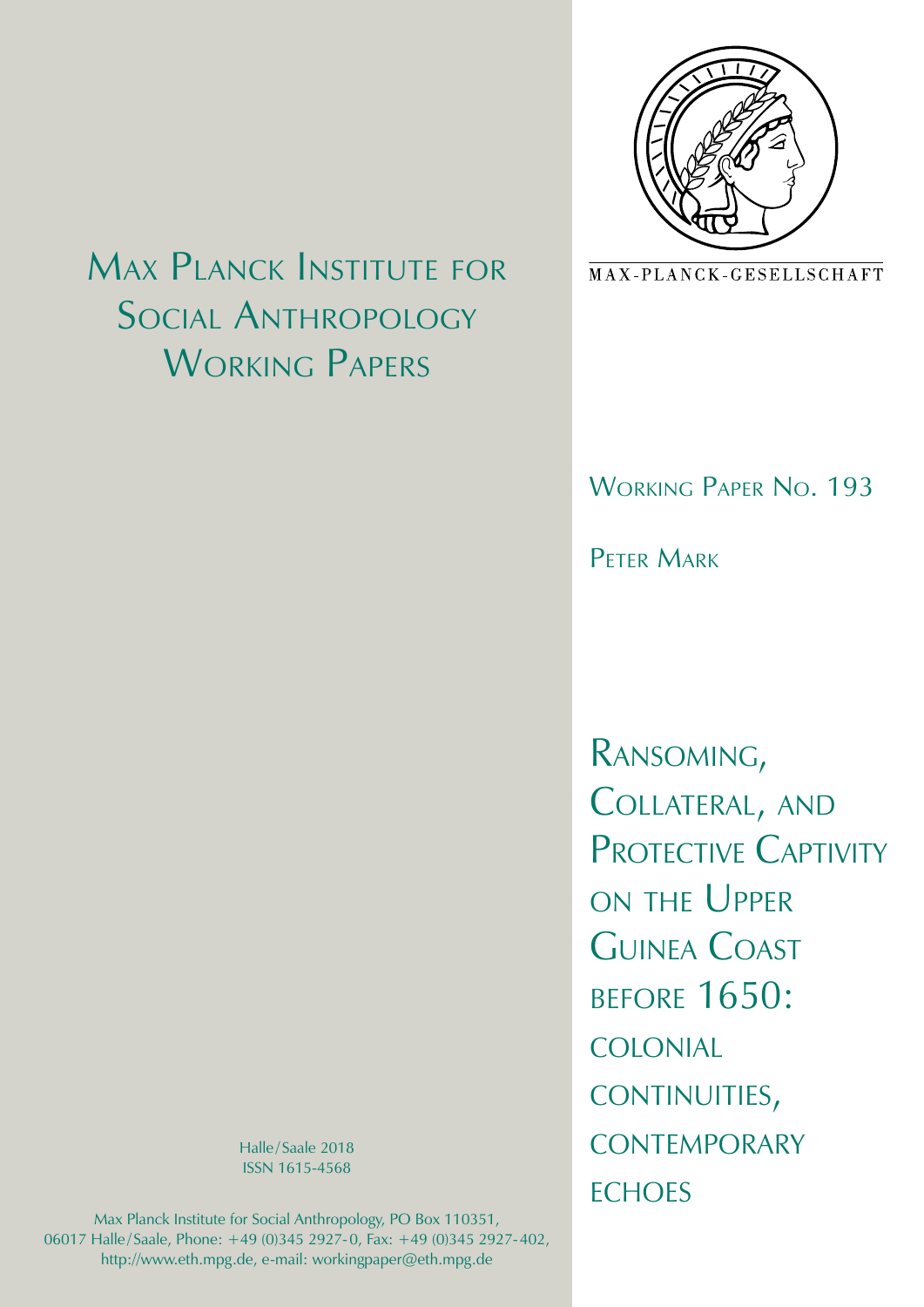## **Ransoming, Collateral, and Protective Captivity on the Upper Guinea Coast before 1650: colonial continuities, contemporary echoes[1](#page-1-0)**

*Peter Mark[2](#page-1-1)*

#### **Abstract**

This paper investigates the origins of pawning in European-African interaction along the Upper Guinea Coast. Pawning in this context refers to the holding of human beings as security for debt or to ensure that treaty obligations be fulfilled. While pawning was an indigenous practice in Upper Guinea, it is proposed here that when the Portuguese arrived in West Africa, they were already familiar with systems of ransoming, especially of members of the nobility. The adoption of pawning and the associated practice of not enslaving members of social elites may be explained by the fact that these customs were already familiar to both the Portuguese and their West African hosts. Vestiges of these social institutions may be found well into the colonial period on the Upper Guinea Coast.

<span id="page-1-2"></span><span id="page-1-0"></span><sup>&</sup>lt;sup>1</sup> The author expresses his gratitude to Jacqueline Knörr and to the Max Planck Institute for Social Anthropology for the opportunity to carry out the research and writing of this paper. Thanks are also due to the members of the Research Group "Integration and Conflict along the Upper Guinea Coast (West Africa)", to Marek Mikuš for his comments on an earlier draft, and to Alex Dupuy of Wesleyan University for his insightful comments. Particular gratitude is extended to Wilson Trajano Filho for his extended commentary and suggestions regarding the semantics of social status and subordination in Upper Guinea and the Cape Verde Islands.

<span id="page-1-1"></span> $2$  Peter Mark is Emeritus Professor of Art History at Wesleyan University (CT); he is Invited Cathedratic Professor of History, Faculdade de Lettras (FLUL), Universidade de Lisboa, and 'chercheur invité' at the Institut National d'Histoire de l'Art, Paris, e-mail: pmark@wesleyan.edu.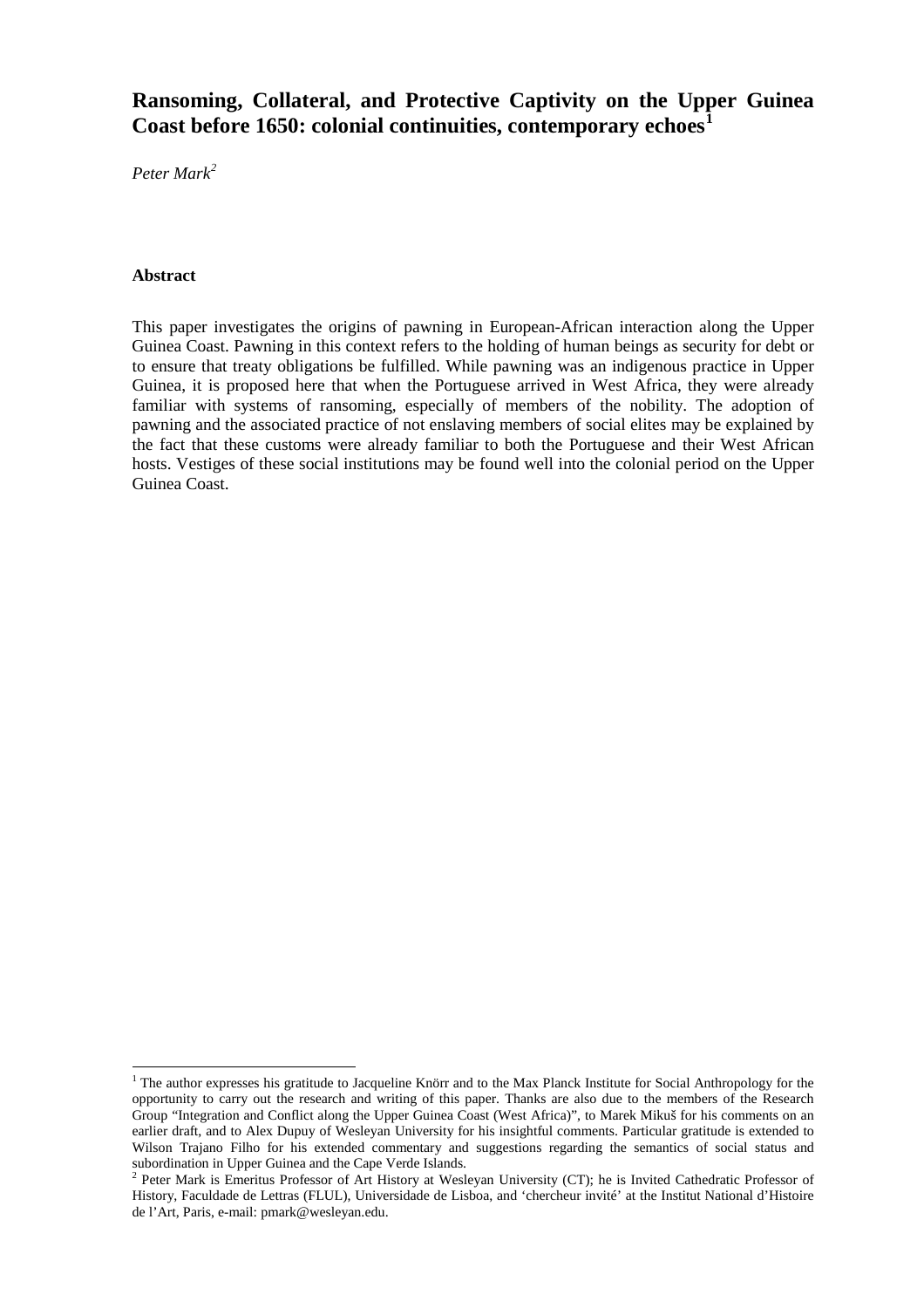In sixteenth- and early seventeenth-century Upper Guinea, diverse forms of servitude and limited or temporary un-freedom existed. Several of these varieties of subordination and coercion were adopted by indigenous peoples, by Luso-Africans, and by Europeans. These practices included pawning (and ransoming) to secure a debt, protective custody, which was frequently used to secure a treaty, and panyarring, or forced subordination to pay an unredeemed debt. Each of these practices was based upon kinship relations, real or fictive. They differed from the chattel slavery that became normative with the expansion of the Atlantic slave trade. Furthermore, West African nobility – who themselves would have profited from, but rarely suffered under, forms of subordination based on kinship – only infrequently experienced captivity at the hands of Europeans. This early Portuguese practice was influenced, in part, by the experience of captivity/ransom of Portuguese nobility in Muslim North Africa.



*Map 1: The Upper Guinea Coast. © Peter Mark and José da Silva Horta*

Portuguese documents (Almada 1964 [1594]; Donelha 1977 [1625]; Álvarez 1733 [1615]; also Lisbon Inquisition Archives) indicate that before 1600 the few African nobility who were enslaved could often regain their free status. Remnants of this status may, in fact, have persisted into nineteenth-century Sierra Leone: *grumetes*, who by this time were often unfree laborers, were not sold into Atlantic slavery and, if dissatisfied with their work conditions, could sometimes simply walk away. But why was this practice initially adopted when Europeans and West Africans first met and interacted, primarily through commerce?

By the eighteenth and nineteenth centuries, as Richardson and Lovejoy have shown in their ground-breaking work, pawning, or the holding of human beings as security for debt or to ensure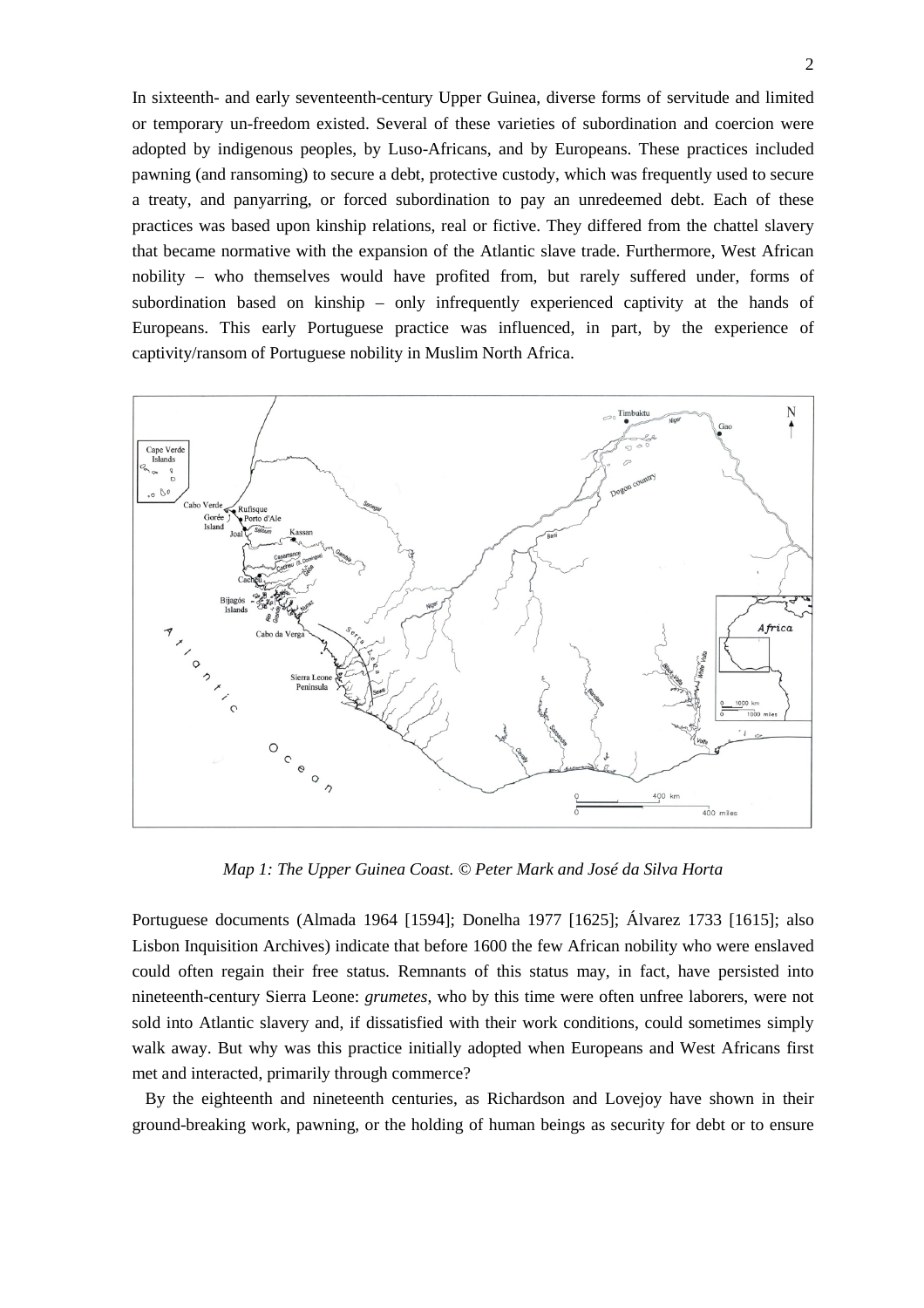that treaty obligations be fulfilled, was common practice in West Africa.<sup>[3](#page-1-2)</sup> The origins of pawning and of related practices in early European-African commerce, however, remain obscure. Lovejoy and Richardson argue that pawning was not common in Islamic regions such as Senegal,<sup>[4](#page-3-0)</sup> although Lovejoy has recently amended this view, citing pawnship practices in the Gambia (Lovejoy 2014).<sup>[5](#page-3-1)</sup> I shall return to this point. Richardson and Lovejoy further observe that documentation of pawning before the nineteenth century is rare. They suggest, however, that pawning was indigenous to western Africa (ibid.: 72). This is consistent with the consensus among historians that European and Euro-African merchants were constrained to accept established African practices.<sup>[6](#page-3-2)</sup>

A close reading of sixteenth-century Portuguese sources, complemented by seventeenth-century Dutch legal records, confirms the broad outline of Lovejoy and Richardson's argument. Nevertheless, close consideration of the period of the earliest European-West African contact during the era of Portuguese and later Luso-Spanish<sup>[7](#page-3-3)</sup> ascendency in Upper Guinea (late fifteenth century – ca. 1640) necessitates a revision of their thesis. Portuguese eyewitness accounts, written by Portuguese and Luso-Africans living in Upper Guinea and the Cape Verde Islands, afford the historian some clues about local practices related to pawning or protective refuge, as well as information about who could or could not be enslaved. In addition, the context of the sixteenthcentury Portuguese experience of captivity helps to explain the development of Portuguese practices in Upper Guinea.

When the Portuguese arrived in West Africa, they were already familiar with systems of ransoming and with the associated practice of differential treatment of social elites. Europeans were themselves often captured, enslaved, and/or held for ransom in Muslim North Africa, especially after the disastrous Battle of Alcazar-quivir in 1578. I focus on the connections between the enslavement of West Africans and the coeval phenomenon of European captivity in Muslim North Africa.<sup>[8](#page-3-4)</sup> One needs to consider the impact of Portuguese and Dutch captivity in Morocco and the Ottoman Empire on early attitudes of Europeans towards their own African captives. Ultimately, one may observe that both parties – Portuguese and West Africans – had experience with similar, if not identical practices of differential and temporary captivity. Thus, while Europeans who traded and settled on the Upper Guinea Coast did have to conform to African commercial practices, they may have been selective about which specific practices were followed: customs and practices that were already familiar to both parties were the most likely to be adopted and retained.<sup>[9](#page-3-5)</sup>

<sup>&</sup>lt;sup>3</sup> See, *inter alia*, Lovejoy and Schwarz (2015), especially the contributions by Bruce Mouser and Sean Kelly. See also Lovejoy and Richardson (2001). On the related practice of captive redemption by substitution, see Diouf (2003b). For historical context, including related practices among various Senegambian populations, see Klein (2003, 2009); see also Lovejoy and Richardson (2003). For an economic analysis of early Portuguese and Dutch commerce in Upper Guinea see Ribeiro da Silva (2011). For a conceptual model that encompasses varieties of free and unfree labor, see Steinfield and Engerman (1997). For a comprehensive and detailed history of slave trade, captivity, and ransoming in the Rio Pongo and Rio Nunez region, see Mouser (1971, 2002, 2007, 2015, 2016).

<span id="page-3-0"></span><sup>&</sup>lt;sup>4</sup> Lovejoy and Richardson (2001: 68) argue that, as pawning was not consistent with Islamic law, this practice was not important in Senegambia.

<span id="page-3-1"></span><sup>&</sup>lt;sup>5</sup> George Brooks (1993: 135) articulates this thesis for the Upper Guinea Coast, which he summarizes: "Europeans were obliged to adapt to African trading patterns and modes of social intercourse (…)."

<span id="page-3-2"></span>See for example Kelly (2015: 101); Brooks (2003: xix, 49ff.); Mouser (2016). Horta (2014: 25) writes, referring to the Upper Guinea Coast, that the rivers of Guinea "são controlados pelos autóctones e a quem chega de for a é necessário respeitar as regras locais e regionais do comércio e da convivência."<br><sup>7</sup> Portugal was annexed to Habsburg Spain from 1580 to 1640.

<span id="page-3-4"></span><span id="page-3-3"></span> $8$  This study responds to the challenge issued by Stella and Botte (2012) that historians whose interest centers on Atlantic servitude should pay closer attention to Mediterranean slavery. See also Diawara (2014).

<span id="page-3-5"></span><sup>9</sup> Mouser (2016: 22) has made a similar observation with regard to European merchants in eighteenth- and early nineteenth-century Rio Pongo (Guinée).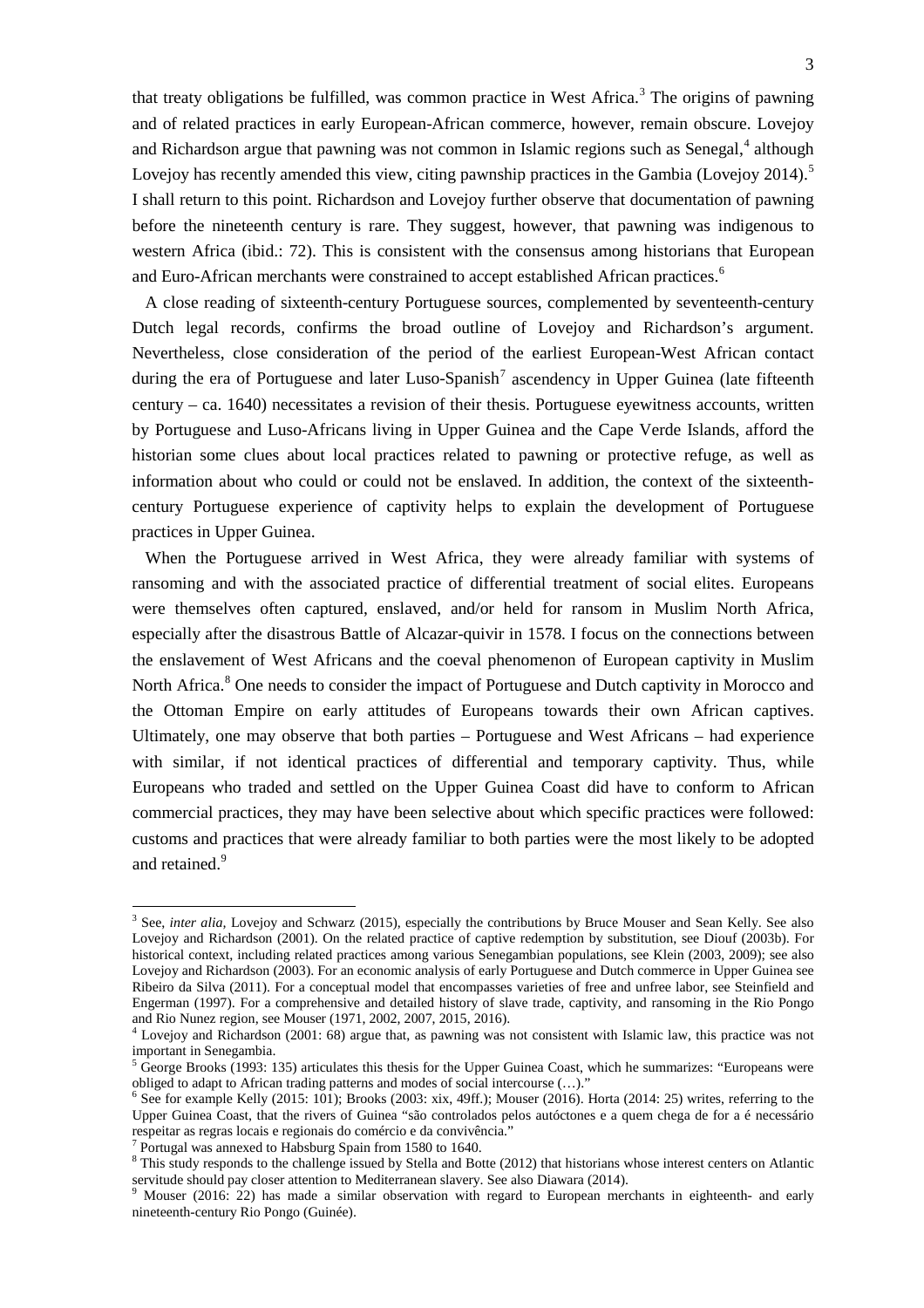From the thirteenth through the seventeenth centuries, many thousands of Portuguese became captives in the Muslim city-states of North Africa or – especially after King Sebastian's disastrous invasion in  $1578 -$  in Al-Mansur's Morocco  $(1578-1603)$ <sup>[10](#page-3-1)</sup> These captives were either ransomed, by the Church or by their own families, or they faced a lifetime of labor. Captives who were not from the nobility had little prospect of being ransomed. Were these Portuguese 'slaves'? We may define 'captives' as those prisoners who were held primarily for their ransom value and 'slaves' as those used primarily for their work value. This distinction between different forms of unfree labor based upon degrees of coercion is necessarily arbitrary and may be situated within the broader, and equally arbitrary, conceptual model of free vs. unfree labor.<sup>[11](#page-4-0)</sup>

Captivity was similarly constructed among Guinea Coast societies. While little direct historical evidence for the pre-contact period exists, indirect evidence strongly suggests that forms of kinship-secured 'loaning' of individuals – effectively constituting temporary captivity, as in the case of pawning or captivity as collateral for on-going commercial transactions (see below) – were widely practiced and were undoubtedly indigenous. Indirect evidence includes the apparent willingness of local rulers to entrust members of their own entourage, even family members, to Portuguese ships. This is probably how the first translators developed their skills. In a related episode from 1486, Bemoin Gilem ("Buumi Jeleen"), a claimant to the Wolof throne, traveled personally to Lisbon to seek military assistance from King João II.<sup>[12](#page-4-1)</sup> Bemoim was treated as a political refugee – until he was murdered by the Portuguese captain returning him to Senegal.

In Senegambia, Portuguese and Luso-African merchants treated local African rulers and their families and entourage similarly to members of their own social elite. During the first 150 years of Portuguese presence, members of local African elites rarely became captives. When captured, they could reasonably hope to regain both their freedom and their prior social status. We may call this 'elite captivity.' José Horta describes the status of African elites who found themselves in the Cape Verde Islands; generally their free status was retained, but even when this status was temporarily not respected, they would regain their freedom when they returned to the African coast.<sup>[13](#page-4-2)</sup>

Just as pawns – to use Sean Kelly's (2015: 94) formulation – "could legitimately expect humane treatment, to say nothing of redemption," so, too, were Portuguese captives remarkably welltreated in Marrakesh under Al-Mansur. Antonio Saldanha (1997), himself a captive for fourteen years, lauded the Moroccan ruler for his humane treatment of European captives.

For both Portuguese and West Africans, 'elite captivity' often entailed the active engagement of near kin in order for the individual to re-attain their freedom. Portuguese captives in Morocco obtained freedom when relatives paid ransom. African pawns in Upper Guinea obtained freedom when the relatives for whose financial transactions they were serving as collateral redeemed their debt. African 'elite captivity' might also serve to guarantee a treaty or agreement between two polities. A relatively early example occurred in 1683 at Great-Friedricksburg (Gold Coast). Seeking to entice the Brandenburgers to establish a trading fort in their territory, people of Akwida

<span id="page-4-3"></span><sup>&</sup>lt;sup>10</sup> See Mark (2018). At the Battle of Al-Kasr Kebir [Alcazar-quivir] in August 1578, 2,500 Portuguese were taken captive by the forces of Ahmed Al-Mansur.

<span id="page-4-0"></span>The question "How free is free labour?" is articulated by Behrendt, Eltis, and Richardson (2001: 474). The authors write: "all labour is forced in the sense that all decisions to work for someone else result from an evaluation on the part of the worker that working is less unpleasant than the alternative – which for a slave would be physical violence and for a 'free' worker would be starvation. The choice of the latter emerges from a state-enforced system of property rights and

<span id="page-4-2"></span><span id="page-4-1"></span><sup>&</sup>lt;sup>12</sup> On Bemoim and his kin and followers, see Horta (2014).<br><sup>13</sup> Horta (2014: 26) writes: "O estatuto social e político próprio das elites africanas da costa podia ser conservado e respeitado no meio cabo- verdiano e, no limite, ser recuperado de facto no regresso ao continente."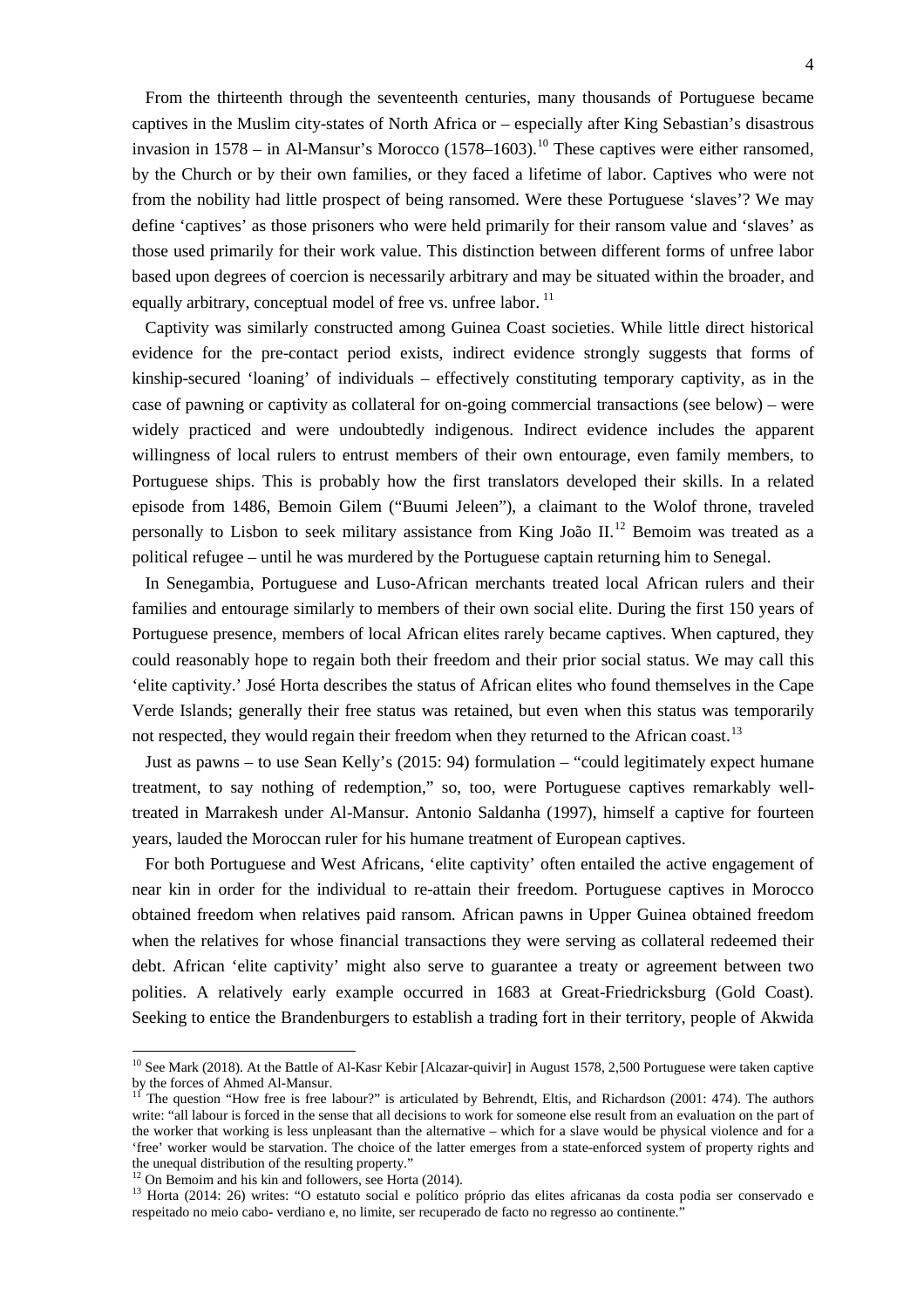sent an emissary, who offered three of the local ruler's own family members as security to encourage negotiations (Jones 1985: 50–51). Sometimes this practice of treaty-hostages implied extended residence in the other polity's capital.

In 1694, the King of Bissau engaged in a complex sequence of diplomatic and religious arrangements secured by the pawning of his family members. King Becampolo Co entrusted no less than six of his own sons to others: the eldest to the King of Cabo (Kaabu) and five younger sons to the Bishop of Bissau. Upon the return of the oldest son from Kaabu, he then promised the youth to Bishop Portuense. This young man's travels as a pawn thus embodied his father's multiple relationships of symbolic subordination.<sup>[14](#page-4-3)</sup>

Such protected captivity could be prolonged. Arcin (1911) cites a late instance of this practice in Futa Jalon ca. 1840, where the Soso (Susu) ruler Balla Koumba had to send his son Yusufu to be raised in Timbo.<sup>[15](#page-5-0)</sup> The son thereby served as guarantor for the treaty between his father and the Almamy of Futa Jalon, to whom Bella Koumba was most definitely subservient. Timbo was a center of religious learning in the Muslim state of Futa Jalon. The son's presence there implies his adherence to Islamic norms and practices. This may have had further religious implications if indeed he eventually returned home to claim his father's inheritance. Trajano Filho (1998: 64) cites another, roughly contemporary instance of the subordinate ruler ensuring that he would observe a treaty by entrusting a relative as a pawn to live in the dominant state's court: a Papel king sent his son to live in Kaabu.

The practice of confiding one's offspring to another family was not limited to just formal treaties. It was also a means of solidifying close relations among family groups, or even a means of incorporating outsiders, or 'strangers,' into the local community. As Allen Howard (2000: 20) has observed, Mande men and women of high social rank could facilitate political and commercial connections by sending younger family members to live with other kin groups. Marriages were the ultimate expression of such exchange of group members.

Early Portuguese sources present highly ambiguous and at times seemingly contradictory descriptions of the social status of individual members of local African elites. In one notable early seventeenth-century source, the Cape Verdean merchant André Donelha (1977 [[16](#page-5-1)25])<sup>16</sup> describes a young Cape Verdean neighbor of his, Gaspar Vaz, in two totally different contexts. When they first knew each other, Vaz was as a Christian, a tailor, and 'slave.' Later, while on a trading voyage to the Manding village of Casão in the Gambia River, Donelha encounters the same Gaspar Vaz. Now, however, Vaz is a Muslim, a merchant, and, as the nephew and potential heir of the local Manding chief official, or *sandegil* [*santigi*], he is clearly a member of the local elite.<sup>[17](#page-5-2)</sup> I have been puzzled by this seeming contradiction for years. I now suspect both that Vaz may be one of the

<sup>&</sup>lt;sup>14</sup> Avelino Teixeira da Mota (1974: 73-74) "Carta do Bispo de Cabo Verde D. Fr. Vitoriano Portuense para sua majestade el Rei D. Pedro II, em que dá conta da missão e visita ao sertão, Cacheu e reino de Bissao – 1694." The original is preserved in two copies in the Biblioteca Geral da Universidade de Coimbra (cód. 504, fl. 204–207; cód. 620, fl. 266–274). I am indebted to Wilson Trajano Filho for calling my attention to this passage.

<span id="page-5-1"></span>

<span id="page-5-0"></span><sup>&</sup>lt;sup>15</sup> Yusufu was subsequently named chief of Ouantanbakiri; see Arcin (1911: 159).<br><sup>16</sup> For the Portuguese-French edition, see André Donelha (1977 [1625]: 145): "Achei um negro mancebo Mandinga, por<br>nome Gaspar Vaz, que fo

<span id="page-5-3"></span><span id="page-5-2"></span><sup>&</sup>lt;sup>7</sup> Sandeguil [santigi] may be translated, according to David Skinner (1978), as 'village chief' or 'subchief.' Allen Howard (2000: 25), by contrast, argues that *santigi* is, more precisely, the counselor to the Alkali. 'Al-cadi' (Portuguese, from Arabic) may, in turn, have referred either to the civil authority or to a local judge. Either interpretation would be consistent with the context of Vaz' use of the term. Donelha reports that Vaz referred to his uncle as "Sandeguil, senhor esta aldeia, o qual os tangomaos chamam duque, por ser a segunda pessoa do rei" (Donelha 1977 [1625]): 148). Vaz took Donelha to visit the courthouse, where his uncle worked (ibid.: 150). I am indebted to Anita Schroven for calling my attention to these varying interpretations.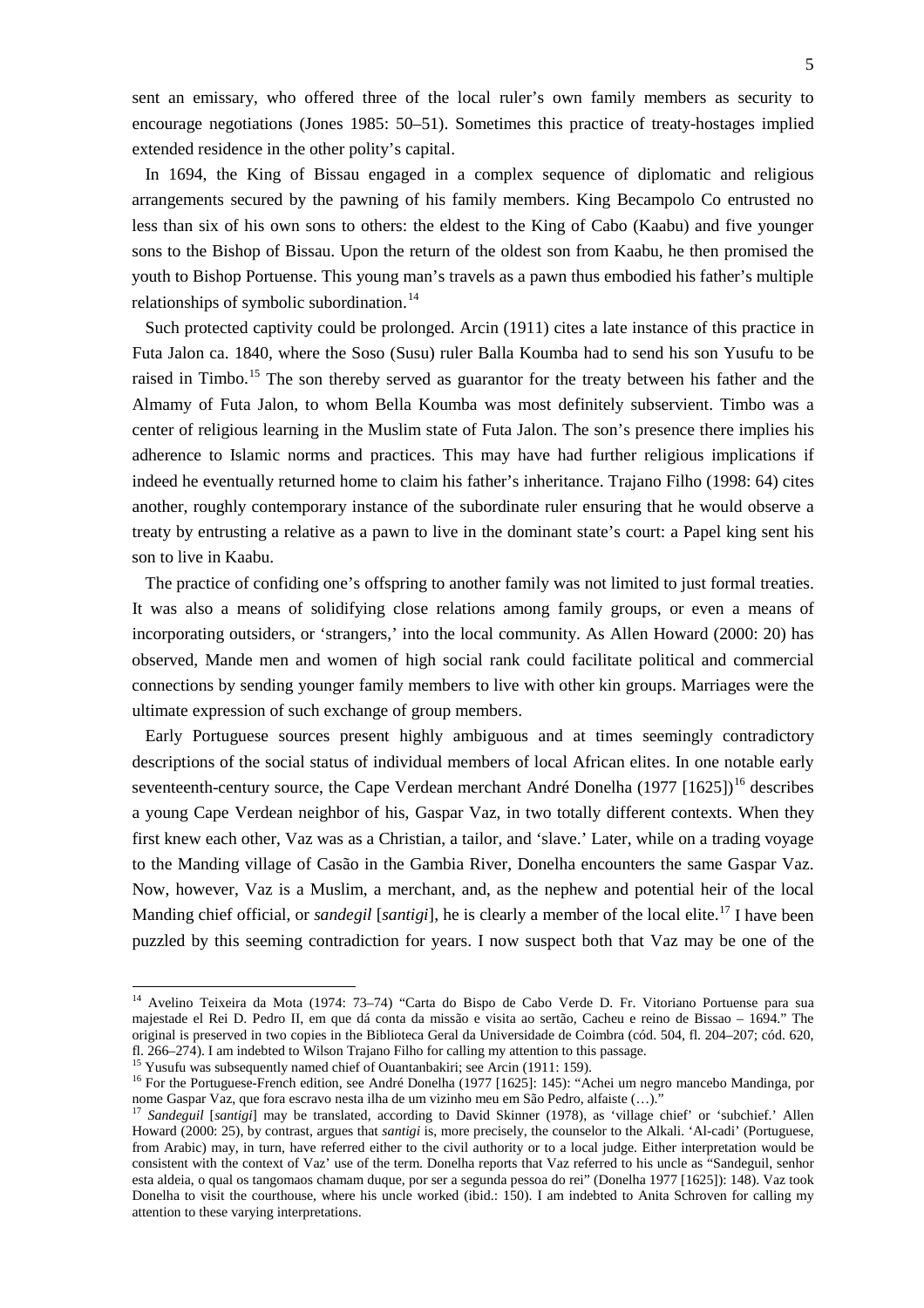cases that led Lovejoy to revise his view and conclude that there *was* pawning in the Gambia, and that Vaz had been not so much a slave as a pawn. The seeming discrepancy can thus be explained: Vaz may well have been serving as a pawn when Donelha first encountered him in the Cape Verde Islands; he was subsequently redeemed. Upon their meeting in the Gambia, Vaz emphasizes that he expects to inherit his uncle's position as 'Sandegil.'<sup>[18](#page-5-3)</sup> He thereby confirms that he is close kin, a fact that would be consistent with his previously having been pawned.

One may, however, hypothesize several other explanations, both consistent with local practices that were closely associated with kinship ties. Vaz may indeed have been captured by slave raiders but, as a close relative of the Manding ruler in the most important trading port of the middle Gambia, he would have been a prime candidate to be ransomed. Or, once his high status was discovered, he would simply have been freed. Another, less likely possibility is that he had sought and received a form of political refuge among Portuguese merchants. However, since we have no sources that mention civil strife at that moment in the Casão region of the Gambia, this hypothesis is highly unlikely.

Muslims, as Lovejoy argues, may not have practiced pawning. However, they most certainly did practice ransoming of captives. Indeed, in Morocco after 1578, it was the ransom paid to free Portuguese nobility after the Battle of Alcázar-quivir that provided Ahmed Al-Mansur with the infusion of capital necessary to purchase armaments and then to set up a local weapons industry in Marrakesh.<sup>[19](#page-6-0)</sup> Similarly, European merchants in West Africa on occasion had to ransom their captured colleagues. At Cape Mount in 1683, Otto Friedrich von der Groeben (having just mentioned an incident of French ships kidnapping Africans and transporting them into slavery) observes: "But we were not willing to trust them [the Africans]; for they are so wicked that they often keep Christians as their prisoners until the Christians are obliged to ransom themselves with goods to the value of a few thousand rix-dollars."<sup>[20](#page-6-1)</sup>

One way for both parties to protect themselves against kidnapping was to exchange hostages. These individuals would then be returned at the end of the commercial dealings. This was a useful practice when the parties either did not know each other, or when they did know and had reason to distrust each other. Von der Groeben, not surprisingly, engaged in such an exchange of hostages.<sup>[21](#page-6-2)</sup> Brooks also refers to late sixteenth- and early seventeenth-century instances of Europeans being required to leave hostages with their African trading partners along the Petite Côte (Brooks 2003: 205).

Two centuries later, the English made an abortive attempt to establish a settlement at Bolama in present-day Guinea-Bissau. As Phillip Beaver, the leader and the chronicler of this failed settlement recounts, the English were subjected to raids by the neighboring Bijogo peoples. The Bijogo inhabited a group of adjacent coastal islands and they were feared as slave raiders. They did not hesitate to take Europeans as their slaves (or captives), including one of the English women who had accompanied Beaver. Beaver had no option other than to negotiate and pay her release.

<span id="page-6-3"></span>Local West African rulers and their immediate family members were likely to experience only temporary captivity, whether they were taken captive against their will or renounced their freedom voluntarily. One might term this second condition 'subordinate political asylum'. André Donelha's

<span id="page-6-2"></span><span id="page-6-1"></span>

<span id="page-6-0"></span><sup>&</sup>lt;sup>18</sup> On Gaspar Vaz, see Mark (2002).<br><sup>19</sup> See Saldanha (1997); see also Mark (2018).<br><sup>20</sup> What's sauce for the goose, is sauce for the gander. See Jones (1985: 29).<br><sup>21</sup> "[W]hereupon the Negroes first brought a Black to t Cited in Jones (1985: 29).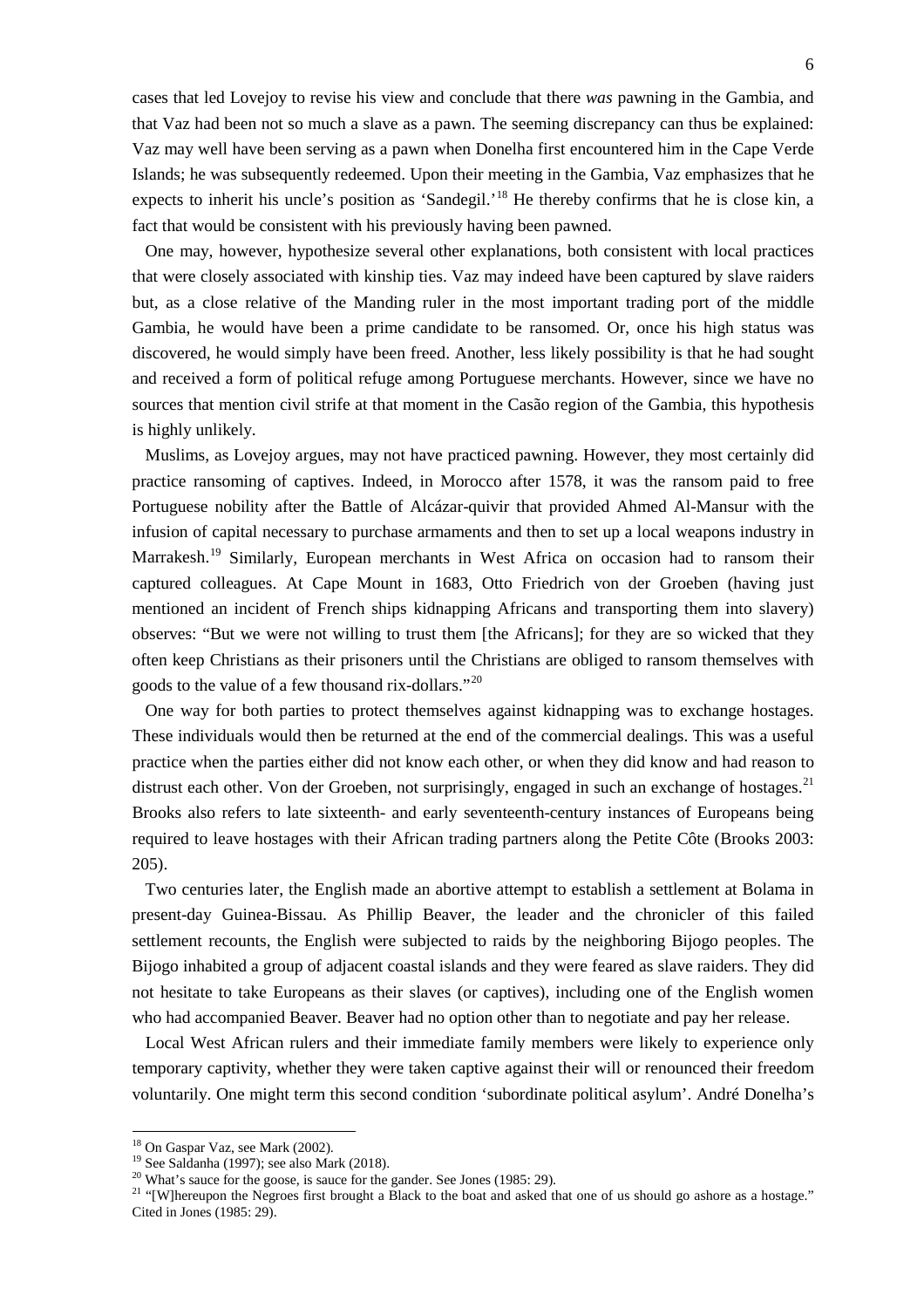account of several Sape/Temne rulers (from Sierra Leone and Guinée) who were forced to flee their homeland in the aftermath of the Mane 'invasion' (1550s) and to seek refuge among the Portuguese is a case in point. This episode is carefully analyzed by José Horta.<sup>[22](#page-6-3)</sup> The Temne rulers Caia and Bure were welcomed as refugees, along with their wives and children, at S. Domingos. Several of their offspring were subsequently educated at Ribeira Grande on Santiago Island. Ultimately, one of them, Ventura de Sequiera, returned to his home community as *beca* (ruler)*.*

The peregrinations of another self-exiled Bulom ruler who took the name Pedro are also analyzed by Horta. This man, his royal status somehow overlooked, was enslaved and brought to Lisbon. As his name suggests, Pedro most probably was or became a Christian. Upon subsequently returning to Santiago Island, he could have reclaimed his free status, but apparently, he chose not to do so.<sup>[23](#page-7-0)</sup> Pedro's reasons are unclear but his decision suggests that captivity may have been, for him, less onerous than the prospect of returning to the Sierra Leone community whose leadership he had lost.<sup>[24](#page-7-1)</sup> An individual of high status might be captured, or a local ruler could, in a time of civil war, give himself over to the Portuguese into a form of protective custody. Ultimately, however, the individual and their immediate family members could expect to regain their prior status as free men and women. Significantly, this was similar to both the almost deferential treatment meted out to members of the Portuguese social elite who were captured in sixteenth-century Morocco, and the fate of many of that nobility, who were ultimately ransomed and returned to Portugal.

The fact that both Ventura de Sequiera and the other exiled heir seem to have been Christians certainly influenced the reception and support they received from Portuguese authorities. Gaspar Vaz, too, presents himself to Donelha as Christian, despite his obvious Muslim identity in the Gambia. For these individuals, their ostensible religious affiliation facilitated alliances, commercial as well as political, with the Portuguese.

In late sixteenth-century southern Europe, the Ottoman Empire represented an enduring military threat. European rulers, notably the Habsburgs, sought African Christian rulers who might serve as allies against this perceived threat. They were encouraged in this search by the image of the African Christian monarch – with its origins in the late medieval legend of Prester John. The figure of an idealized African Christian monarch also appears frequently – and with direct reference to the Ottoman threat – in sixteenth-century Iberian and German paintings of the "Adoration of the Magi." Local rulers from Upper Guinea, men such as Ventura de Sequiera, appeared to fulfill this promise of the part legendary, part biblical ally.

On 4 April 1612 Joshua Israel, a Sephardic merchant living on Senegal's Petite Côte, wrote a letter to D. Sebastião, the King of Bussis, a principality located at the mouth of Rio Geba, south of Cacheu. This king was the largest slave trader in Upper Guinea, and Israel hoped to acquire captives from him. The autograph letter survives in the Portuguese archives.<sup>[25](#page-7-2)</sup> Israel signed not with his Jewish name, but with his Portuguese Christian name of Luís Fernandes Duarte.

<sup>&</sup>lt;sup>22</sup> For a clear and detailed account of the Sape rulers and their offspring who sought refuge among Portuguese merchants in Cacheu and S. Domingos in the second half of the sixteenth century, see Horta (2014); see also Mark and Horta (2013). The Mane invasion is now understood by historians to have been more of a civil conflict than a holocaust. It was certainly violent, but just as certainly not a culture-destroying invasion. Within a generation, Manes and Sapes – presumably members of the elite – had intermarried to a significant degree.<br><sup>23</sup> See Horta (2014: 31–32); c

<span id="page-7-0"></span>

<span id="page-7-1"></span><sup>&</sup>lt;sup>24</sup> Wilson Trajano Filho suggests (personal communication, January 2019) that Pedro may have reasoned it was better to be the dependent of a powerful individual than to be a minor ruler with few dependents. This may imply some linguistic (and conceptual) inconsistency between the Portuguese 'escravo' and the Bulom (or Sape/Sapi) understanding of subordinate status.

<span id="page-7-3"></span><span id="page-7-2"></span><sup>&</sup>lt;sup>25</sup> Arquivo National Torre do Tombo, Inquisição de Lisboa, livro 205, fl. 554. See also Mark and Horta (2011: 174).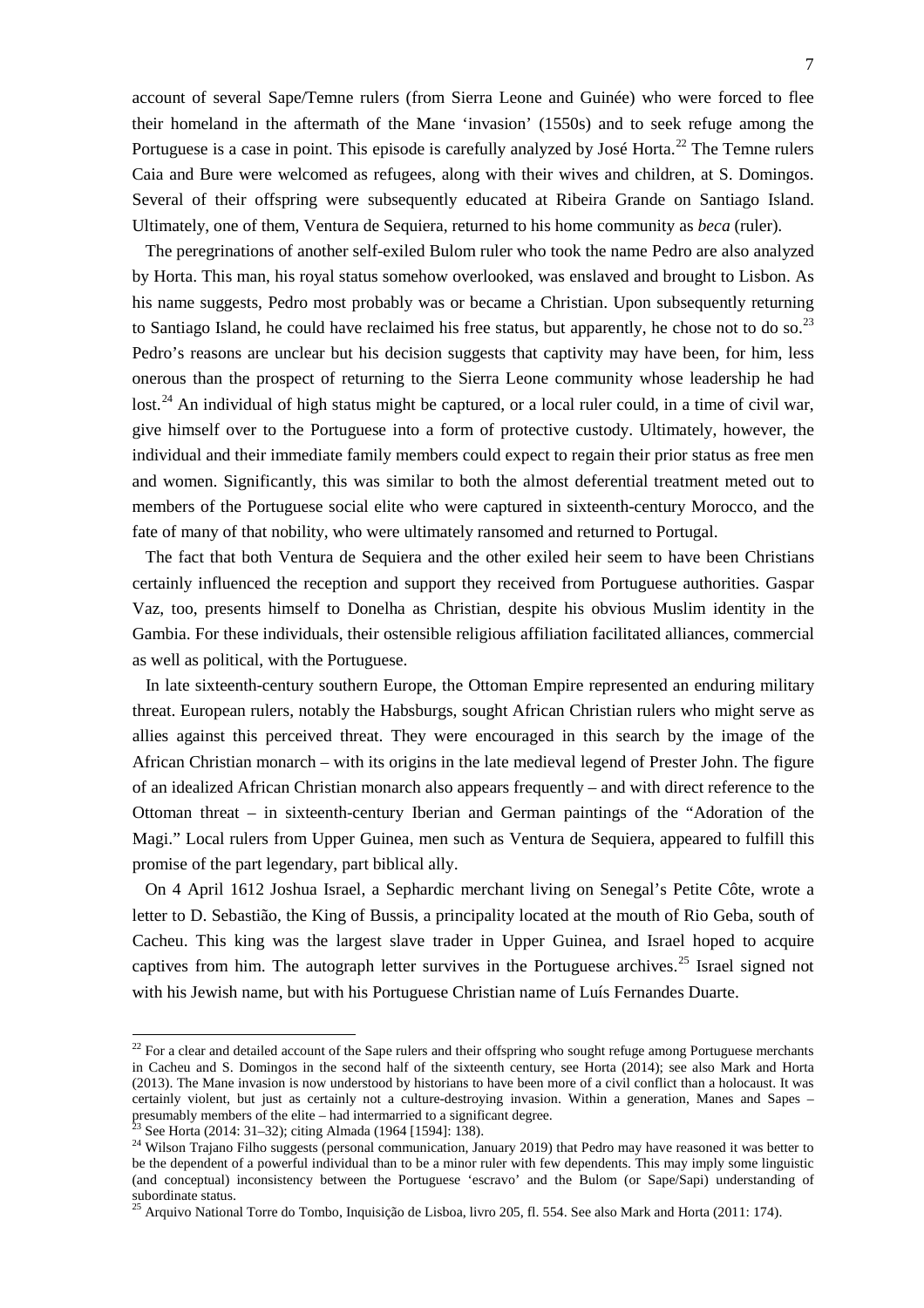Duarte proposes that the King of Bussis send him a boat filled with young boys, men, and women "of appropriate age" as captives to be sold; in return, Duarte will send him Moorish horses, iron bars, fine cotton textiles, and other goods. Duarte also asks that the king send his own son, whom Duarte will raise as a Christian. (Much is going on here in terms of identity.) Nothing came of this initiative. Nevertheless, we may ask, why should the king entrust his son to this European merchant? What role would the boy have played? He was certainly not to have served as a pawn, since Duarte is asking the king to send him the slaves first, meaning that Duarte, not Sebastião, would have incurred the debt.

The chronology is important. 1612 is barely a generation after the Sape princes had been raised and educated in Santiago. In the middle Gambia, Gaspar Vaz may still have been active as a trader (or perhaps even as the *satigi* in Cassão). And on Santiago Island, António Tinoco, as 'Capitão-Corregedor,' had recently freed several Bulom captives, presumably because, as African royalty, they should not be enslaved (Horta 2014: 31–32). The status of royal heirs apparent, associated with their important economic role as intermediaries with the Portuguese, was securely established. This was most likely the role that Joshua Israel was proposing for the son of King Sebastião.

Other questions arise: Might Duarte's proposal to King Sebastião offer a clue to the origins of the *grumetes* (or *gourmettes*), those free Africans who served as cultural brokers, as boat pilots, and as interpreters, and who were Christians? The category probably comprised several sub-groups of Africans who had adopted, to a greater or lesser degree, Euro-African (or crioulo) culture. And the meaning of the term *gourmette* – used rather too loosely by some historians – was also fluid across time, changing radically by the early nineteenth century. Further research may shed additional light on the origins of the *gourmettes.*

The fact that Portuguese as well as West Africans were familiar with such practices as ransoming and the deferential treatment of temporarily subservient elites helps us better to understand the dynamics of early European-African commercial relations in the region of the first extended contact along the Upper Guinea Coast. While Europeans certainly did have to respect and adapt to established African practices, precisely those institutions and practices which were already familiar to the Portuguese were the most readily adopted by the early Europeans on the Upper Guinea Coast.

My main two points have been historical. First, as other historians (Lovejoy specifically on the practice of pawning) have clearly demonstrated, European merchants in pre-colonial West Africa generally conformed to local African norms of exchange and credit. This phenomenon was consistent with the broader acceptance of African social norms by Europeans and their Euro-African descendants living both along the Upper Guinea Coast and in the Cape Verde Islands.<sup>[26](#page-7-3)</sup> Second, in the earliest period of inter-cultural contact, which primarily took place between Portuguese and Africans along the Upper Guinea Coast, those institutions that were already familiar to both parties were most likely to be adopted by all participants in the encounter*.* This dynamic, I argue, characterized the practice of ransoming of captives along the Upper Guinea Coast. When Portuguese merchants arrived in sixteenth-century West Africa, they were already familiar with a range of systems of captivity, including both ransoming and protective custody.

<span id="page-8-0"></span><sup>&</sup>lt;sup>26</sup> To offer a related example of social categories, see José Horta and Peter Mark (2019: in press): "Significantly, local African categories, in turn, determined the approach used by Portuguese 'moradores,' as well as the 'lançados' and Luso-Africans who lived on the Guinea Coast as well in the Cape Verde Islands."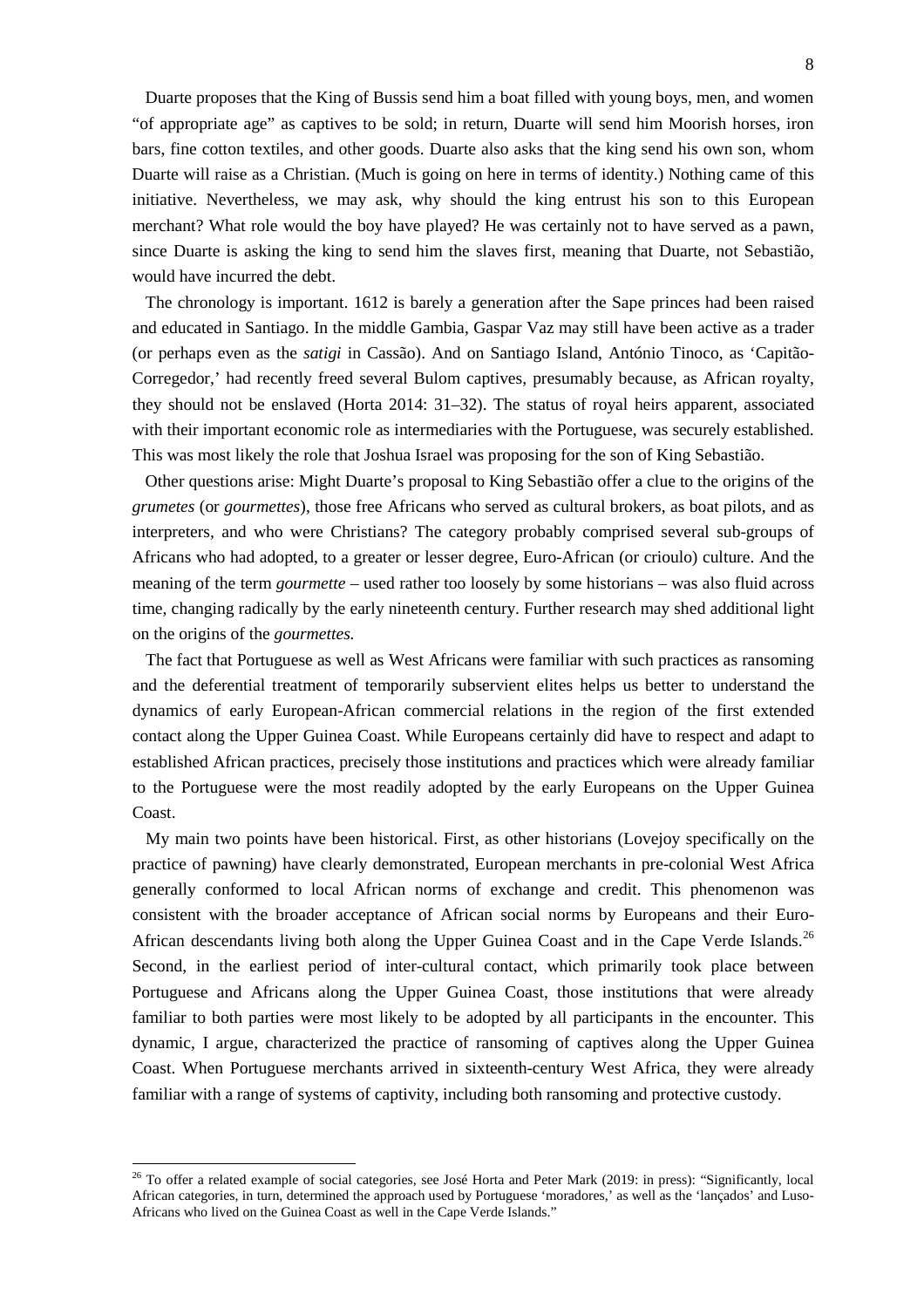The ready adoption of local commercial practices by Portuguese and Luso-Africans was also facilitated by the forms of social organization prevalent along much of the Upper Guinea Coast. Indigenous social structure encouraged landlord-stranger relations, in part because social organization was based on extended family units characterized by complex networks of conjugal ties, fictive kinship, and clientele relations that facilitated the incorporation of the new arrivals.<sup>[27](#page-8-0)</sup>

In Senegambia by the beginning of the seventeenth century, the dynamic of adopting practices familiar to both parties helps to explain the rapid acceptance of ransoming and protective custody, and the related institution of pawning, by African, Portuguese, and 'lançado'<sup>[28](#page-9-0)</sup> merchants engaged in the Atlantic trade.

#### **Historical Continuities**

So now, let me ask, can we trace the story of pawning, ransoming, and the use of human collateral to the colonial period? Today, these institutions, of course, no longer function. Might we, nevertheless, find some broader continuity in the present in the Casamance-Rivières du Sud region?

We first need to broaden our conceptual framework. From the specific practices cited here, let us ask: what are the underlying structures or concepts common to these practices? The obvious answer: reliance on extended kinship to obtain credit and to secure ransom in cases of necessity (be that among Portuguese nobility or Upper Guinea Coast elite). Protective custody implies mutual recognition of elevated social status. That, too, relates to kinship, albeit indirectly. We have no evidence that Portuguese or West Africans enslaved those of high status before 1600. This stricture, however, was not always followed at the height of the Atlantic slave trade.

Moving our focus to the role of kinship relations, first in treaties and subsequently in disputes (about credit, about charges of theft, or regarding witchcraft accusations – which often covered the aforementioned), I will cite three episodes from much later dates. These examples suggest the direction of my argument about continuity.

My first example dates to the moment of transition to colonial government in the Rivières du Sud in 1855. The episode was a dispute between British authorities based in Freetown and a Susu group with whom they were engaged in commerce. It occurred at Mellacorée and culminated in a shootout. An English boat, the 'Teazer', had been sent to demand restitution for a perceived injury to English parties. The French administrator and historian Arcin recounts this episode, in which a Susu counselor named Mamadou Touré, who had been sent to negotiate with the British, was taken captive by an inexperienced and impatient ship's officer:

"Mamadou Touré, notable et conseiller influent, vint au-devant des Anglais sur le Wharf (…). Après une demi-heure d'attente vaine, les commissaires se rembarquèrent emmenant

 $27$  This social organization, along with the Creole 'Ga<sup>\*</sup> that subsequently evolved from Portuguese and Luso-African interaction with Cape Verdean society, is described and analyzed by Trajano Filho (1998). 28 *Lançados* were Portuguese who had settled among African societies on the coast and who had assimilated culturally

<span id="page-9-0"></span>into local society, often adopting African religious rituals – such as bodily scarification – and becoming, in the process, more or less culturally 'African.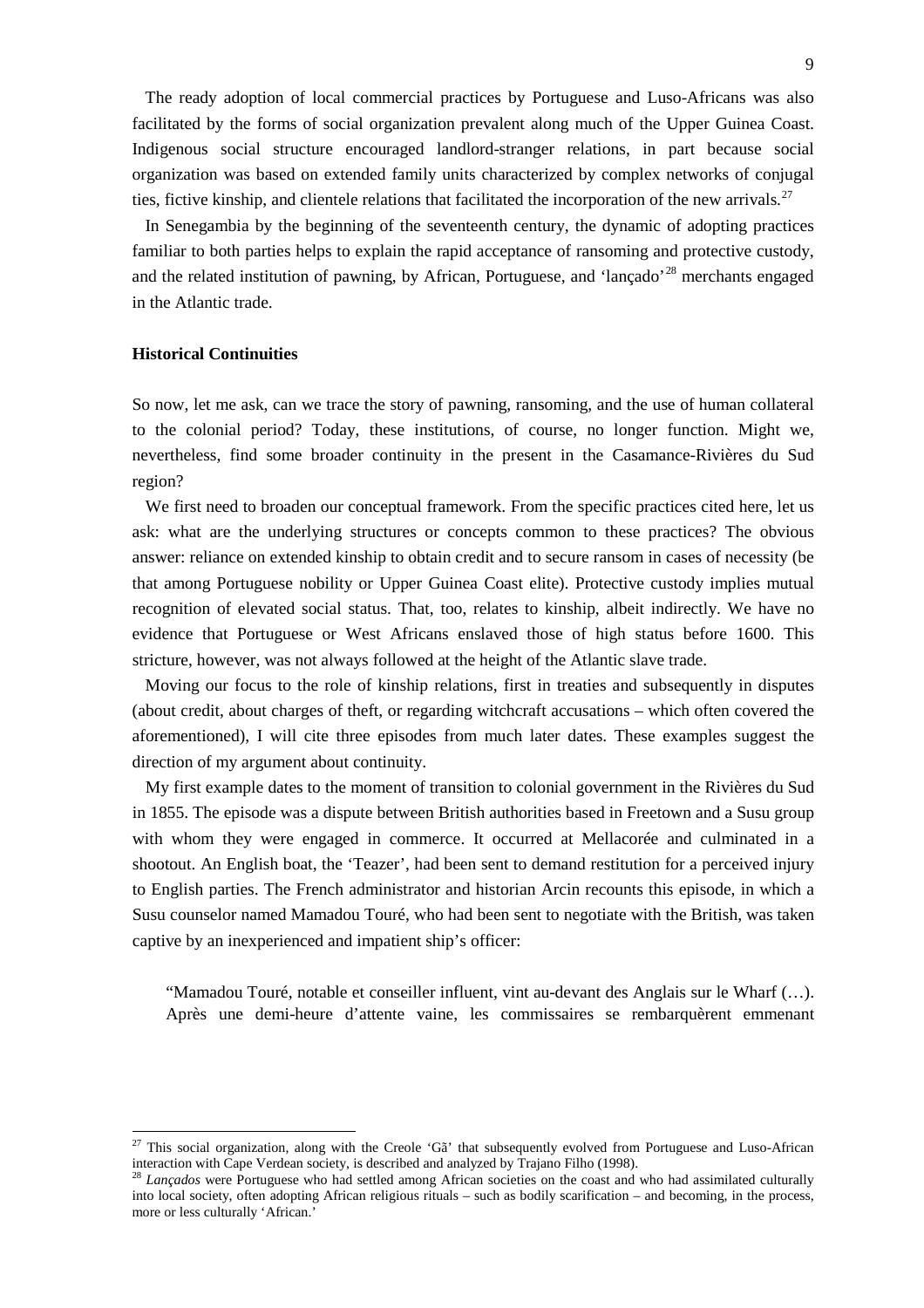Mamadou Touré comme prisonnier de guerre. Cet acte déloyal autant que maladroit allait exciter au plus haut degré la colère des populations  $(...)$ ." (Arcin 1911)<sup>[29](#page-9-0)</sup>

The Susu could not ignore such egregious conduct. They ambushed and attacked the English. In the fighting that ensued, 3 British officers and 72 soldiers were killed. What occurred here was seen by the Africans as kidnapping. Touré was a high-ranking envoy. One neither panyarred nor kidnapped such an individual. Taking him as a war captive was counter to all understanding of ransom, panyarring, and kidnapping that Europeans and Guineens had mutually respected through two centuries of slave-trade commerce. Even though the slave trade was not directly involved in the incident, the kidnapping became a 'causus belli.'



*Map 2: Petite Côte, Casamance, Guiné-Bissau. © Peter Mark and José da Silva Horta*

<span id="page-10-0"></span><sup>&</sup>lt;sup>29</sup> "Mamadou Touré, a high official and influential counselor, approached the English on the wharf  $(...)$ . After waiting in vain for half an hour, the commissioners reembarked, bringing Mamadou Touré as a prisoner of war. This disloyal and maladroit act would enrage the [local] populations." Translation by the author.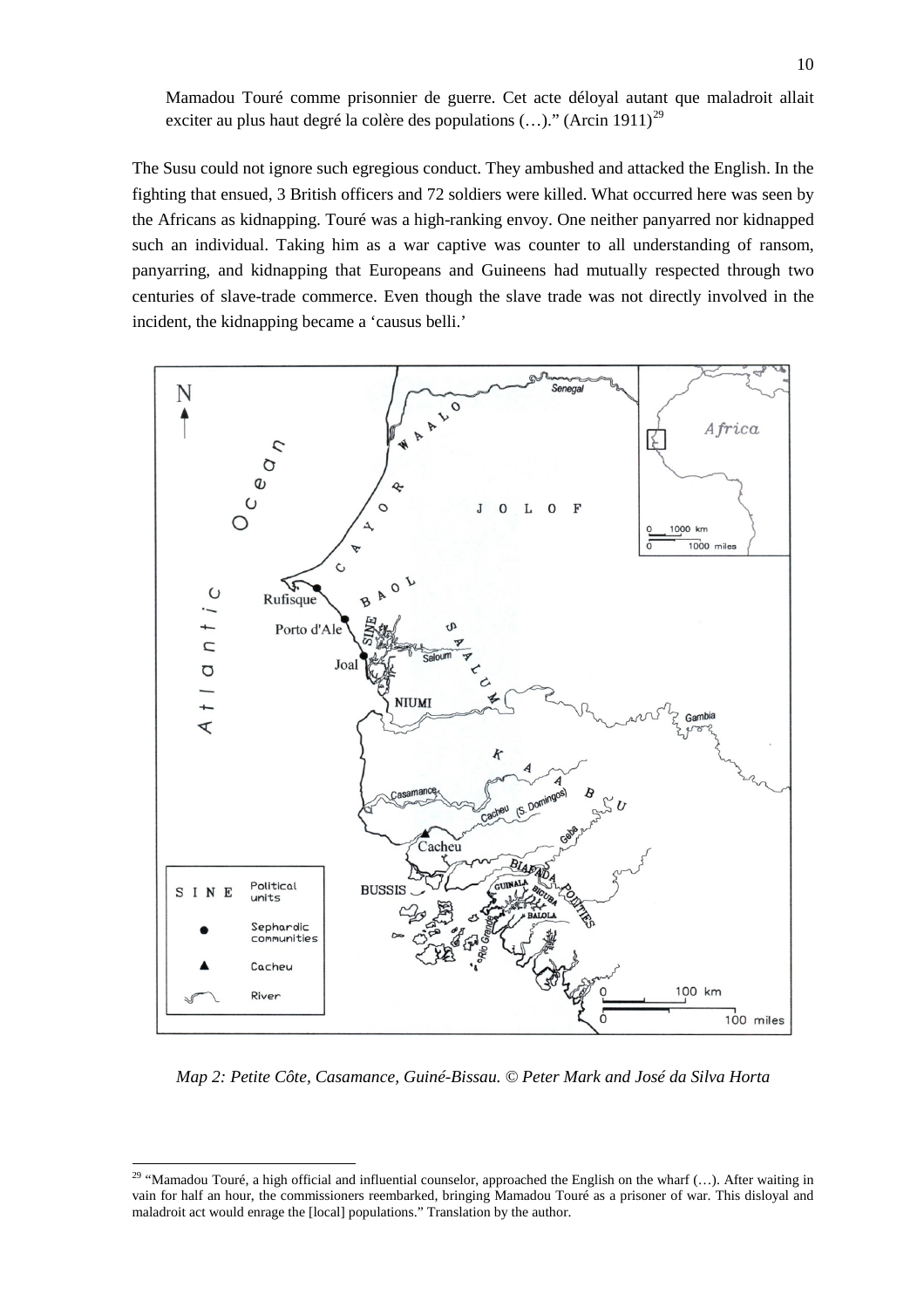The second example occurred five years later and involved another case of ransoming. The French consul in Cacheu and the Casamance (see map 2) was Emmanuel Bertrand-Bocandé. Bocandé was a merchant, as well as a noted ethnographer, who had lived in Casamance for a decade. He spoke Crioulo and Mandinka and quite possibly a dialect of what would later come to be known as Jola. He had married a local 'Portuguese' woman and they had a small child. In 1860, while he was absent on leave in Paris, young men from Thionk-Essyl – the largest community in the Lower Casamance outside Ziguinchor, as well as my adopted home during my fieldwork – following an established local practice that is documented both in French colonial records and in oral history, arrived at Carabane by war canoe, kidnapped Bertrand-Bocandé's wife and son, and demanded 500 francs as ransom from the French. The French were, after all, at the very least Bocandé's fictive kin. Kidnapping was a common, if not very welcome practice among and between Jolas, Balantas, and Manding. It is likely that the ancestors of these Jolas practiced similar kidnappings, including of Europeans, in the early seventeenth century (Brooks 2003: 75).

It was not, however, acceptable to kidnap and demand that ransom be paid by the French in the newly-formed colony of Senegal under Faidherbe. The governor sent a military expedition led by the man who would become his successor, Pinet-Laprade. The Jola warriors were armed with bows – and surely muskets acquired from the British at Lincoln (Elinkine) – and with, as defensive weapons, shields made of elephant hide. These arms were no match for the French weapons. Several warriors from Thionk were killed. Bocandé's wife and child were returned, no ransom was paid, and the raids from Thionk came to an end.

The men of Thionk-Essyl had the misfortune to carry out their kidnapping just at the moment that the French, in the course of establishing colonial control over Senegal, were effectively changing the rules of the game. The practice of ransoming had been accepted by the English at Bolama in the 1790s, but only because they were not in a position of strength. 1860 was a transitional moment in the Casamance. The balance of power had shifted. The practice of kidnapping, at least of the immediate kin of Europeans, ended rather abruptly.

For my third example, I jump forward to 1911; colonial rule was well underway to being established in southern Casamance and in northern Guinea-Bissau. There were still armed 'revolts' by Jola communities refusing to pay the 'impot,' including revolts in the village of Seleky six years later. In his annual report for 1911, the Administrateur Supérieur of the Casamance observed an explosion of witchcraft accusations. Especially among the Balantas, dozens of individuals were accused and were forced to submit to the ordeal known as *tali*, or 'red water.' They were made to drink a brew made from the deadly bark of the *erythrophloem guineensis* tree. Those who died were presumed to have been guilty. Those who survived, did so because the persons administering the poison added a purgative, causing them to vomit the medicine before they could absorb a fatal dose. Throughout the Balantacunda in southern Casamance, a wave of *tali* ordeals that began in April 1911 claimed massive numbers of victims. The Administrateur Supérieur of Casamance, Maclaud, asserted that mortality in some villages approached 20 percent of the population.<sup>[30](#page-10-0)</sup>

French observers viewed the poison ordeal as a form of extortion.<sup>[31](#page-11-0)</sup> If the relatives of the accused offered sufficient payment to those administering the poison, a purgative would be administered

<span id="page-11-1"></span><span id="page-11-0"></span><sup>&</sup>lt;sup>30</sup> Archives Nationales-Outre-Mer, Sénégal VIII 33, report of Maclaud, 6 July 1912.<br><sup>31</sup> Maclaud, ibid., writes: "Cette épreuve a pu jadis être faite de bonne foi; mais il semble bien qu'il n'en soit plus ainsi de nos jours. [Celui] qui prépare le poison (…) céderait trop facilement à ses instincts de cupidité ou de vengeance."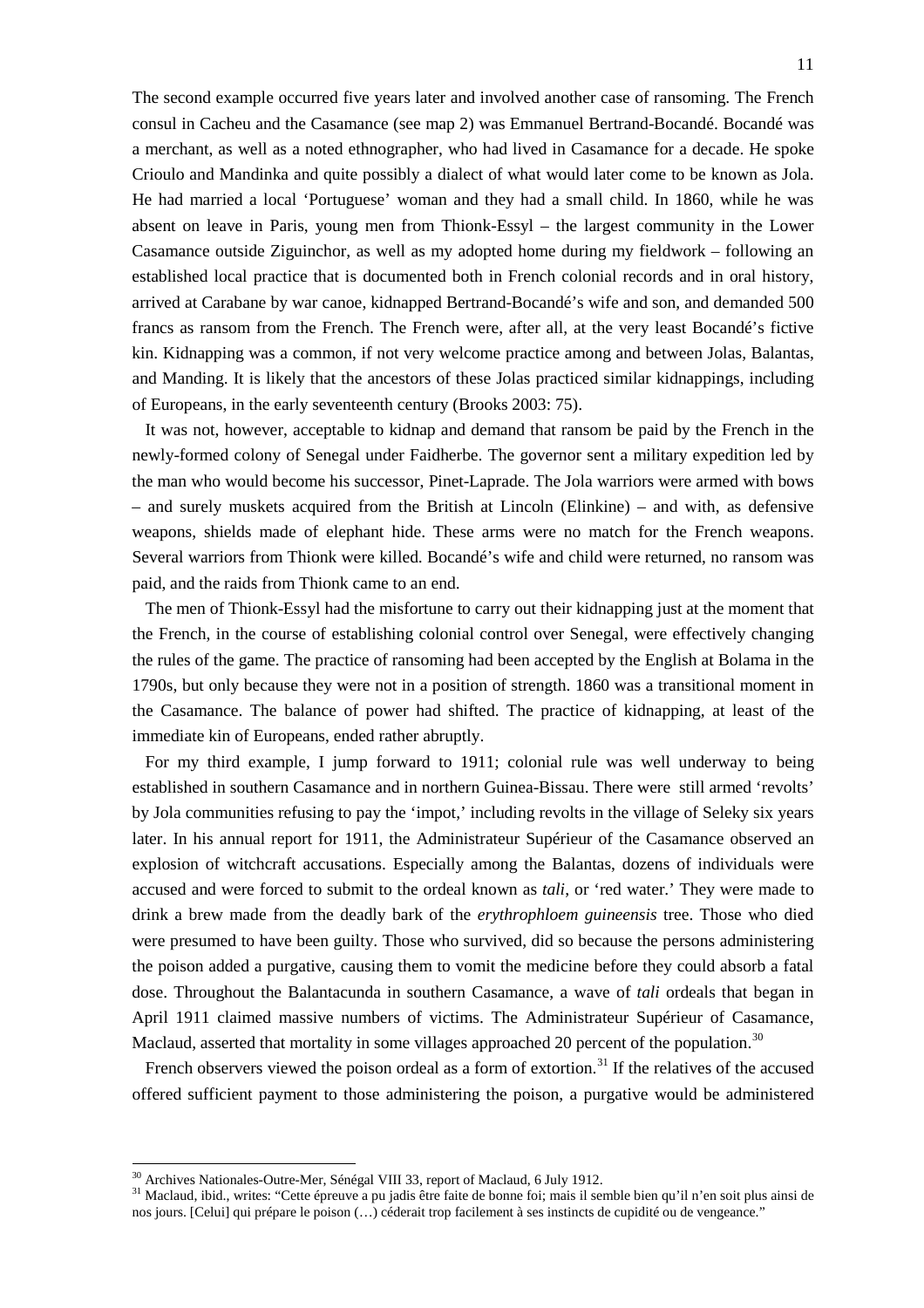with the red water. If, however, kin did not come up with the necessary payment, the accused would die an agonizing death.<sup>[32](#page-11-1)</sup>

What was going on here? From a broader perspective, *tali* appears as another manifestation of the marshaling of kinship ties, here in the form of a witchcraft trial. But what is witchcraft, if not the accusation against an individual that they have disregarded societal norms, often with respect to enriching themselves at the expense of others – through theft or the use of forces from the invisible world? I suggest that there was often an economic element involved. And here, as with credit and collateral, the functioning mechanism for resolving a dispute was to involve the extended kin. If we take a European commercial or capitalist interpretation, *tali* is very different from ransoming. But from a local perspective that involves both kin and the immanence of the invisible world, it is part of the same socially regulated system that encompasses both subordination and economic exchange.

My final example comes from my own fieldwork. It is something I have never written about, because it was the most difficult experience of my time in the field. During my year living in Casamance, 1974–1975, I worked closely with an assistant. He was my language teacher and guide. When I returned to the field a year later, although I did not need an interpreter, I did feel I owed it to him to offer employment again. This time, things did not work out well. Under circumstances that left no doubt as to the guilty party, about 30,000 CFA disappeared from my backpack while we were in my adopted home community of Thionk-Essyl. That week, after the assistant abruptly left, and through painful talks with my host family – who were more upset than I, and who sensed their family reputation for honesty to be at stake – I gradually accepted the fact that it was my assistant who had taken the money.

My Muslim family, meanwhile, insisted that I permit them to hold a public ceremony. There, they would implore Allah to punish the thief, who would either make restitution or go mad. This ceremony would serve primarily to clear the good name of the family. I agreed. Next, I traveled to my assistant's home village. I did not confront the man directly. Rather, we arranged to meet together with his closest relative. The relative did indeed serve as an intermediary; he told me that my assistant had been acting very strangely since returning home. Did I have any idea why? I explained the circumstances of the disappearance of the money. I also described my family's public prayer. I made no accusations. The discussion went on between him and me. Shortly thereafter, a way was found for my assistant to make restitution without ever admitting guilt. The situation was resolved in the only way possible – through calling upon the kin to adjudicate.

It was a minor episode. Yet here, too, the actors included both Casamançais and a foreign visitor. And the structure whereby the problem was resolved, or by which the dispute was settled, was fundamentally the same – by marshaling the relevant kin: first the family in Thionk into which I, a stranger, had been adopted, then my assistant's closest kin. Much in the way that pawning and ransoming were used in earlier centuries, it was only the web of kinship and family connections, both real and fictive, that led to a resolution of the issue.

The one variable that most clearly distinguishes this situation from the earlier, colonial era incidents concerns the relative power of the two parties. I did not represent, nor was I even implicitly supported by a potentially overwhelming force, such as that represented by the French

 <sup>32</sup> Archives Nationales du Sénégal 13G 381 6; 13G 474 2; see also Congrégation des Pères de St. Esprit, Archives, Journal de la Communauté de Ziguinchor 1900–1917; consulted in 1975, at which time the Archives were in Paris and the journal in question was in 'boîte 673.'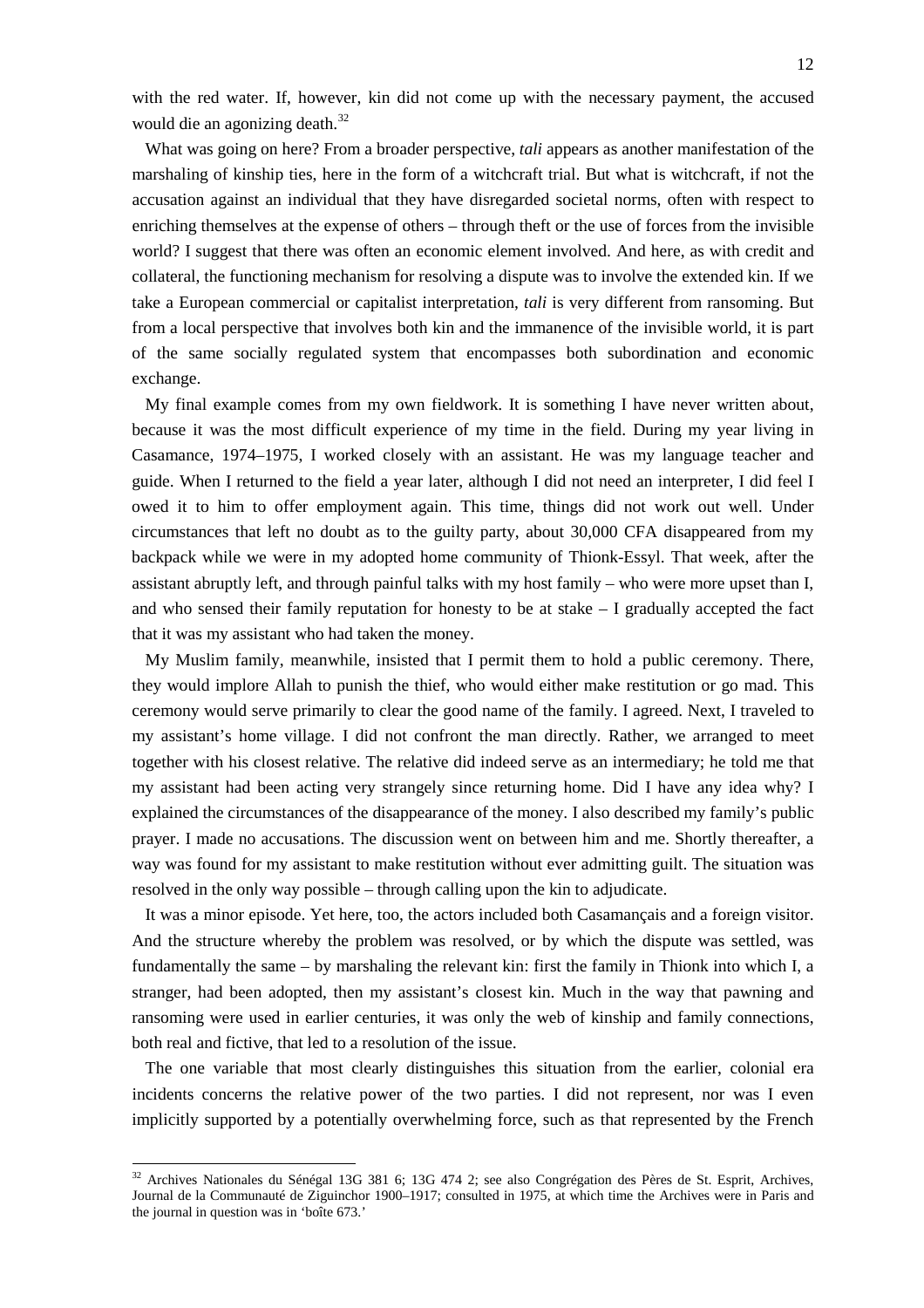colonial administration or the military. Had my assistant and his family refused to consider any form of restitution, I would have had no recourse. Nevertheless, in other respects, we were not on equal footing. The salary I paid to my assistant represented a source of significant revenue. Being employed by a foreign researcher undoubtedly also brought him a degree of social capital. These factors undoubtedly affected the family's decision.

I do not argue that these more recent cases are equivalent to one another. Nevertheless, some elements may provide a constructive comparative exercise. The features held in common across historical eras may have implications for non-indigenous actors engaged in fostering conflict resolution in contemporary Casamance.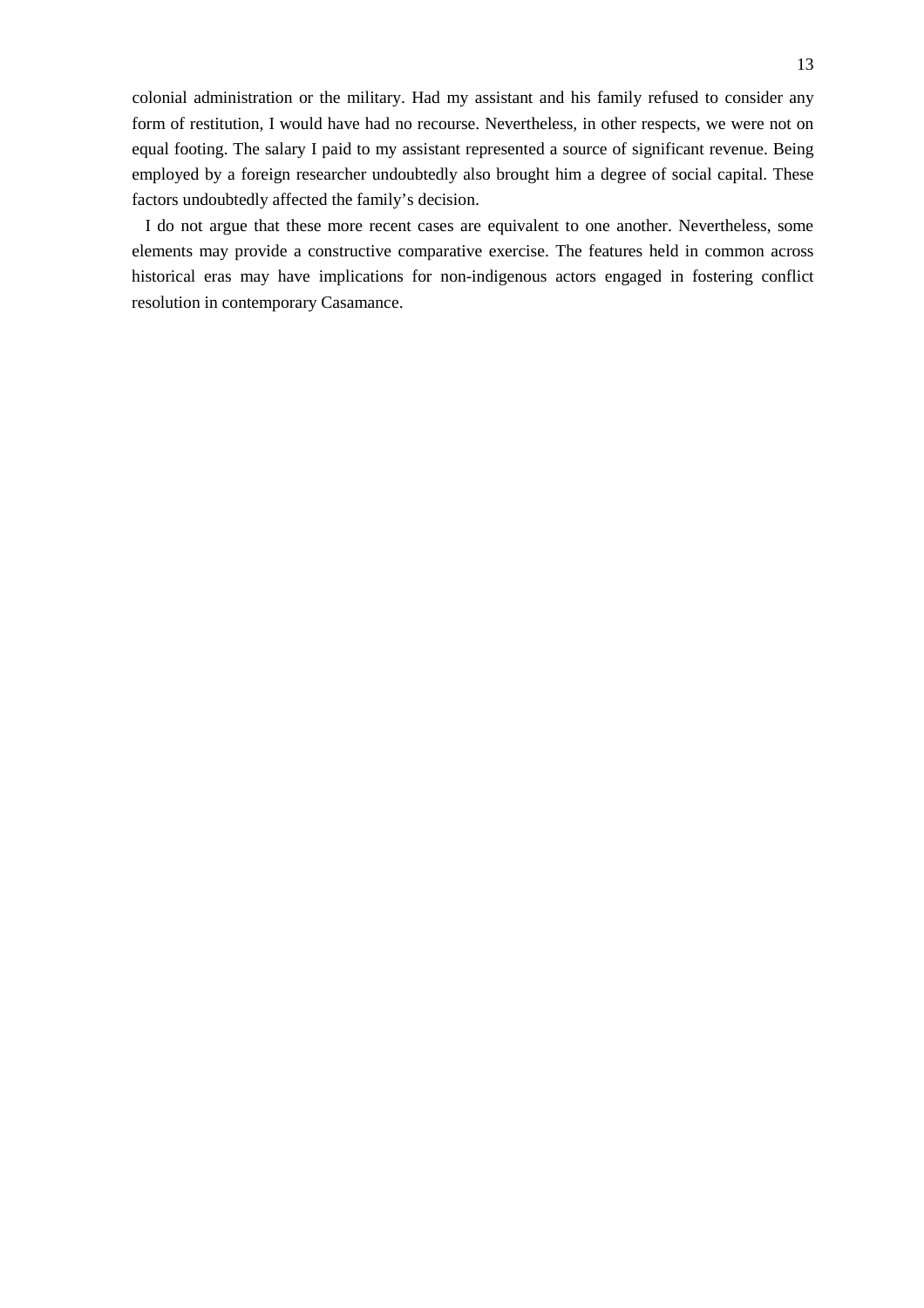#### **Bibliography**

Almada, A.A. de. 1964 [1594]. *Tratado Breve dos Rios de Guiné do Cabo Verde*. [Edited from Ms. in Biblioteca Pública Municipal do Porto, dated 1594], ed. António Brásio. Lisbon: Editorial L.I.A.M.

Álvares Manuel. 1733 [1615]. *Etiópia Menor e Descripção Geographica da Província da Serra Leoa*. Sociedade de Geografia de Lisboa, Res. 3, E-7. Also, English translation, by P.E.H. Hair, privately issued, 1984.

Arcin, André. 1911. *Histoire de la Guinée française*. Paris: Challamel.

Behrendt, Stephen D., David Eltis and David Richardson. 2001. The costs of coercion: African agency in the pre-modern Atlantic World. *The Economic History Review* 54(3): 454–476.

Botte, Roger and Alessandro Stella (eds.). 2012. *Couleurs de l'esclavage sur les deux rives de la Méditerranée*. Paris: Karthala.

Brooks, George. 2003. *Europeans in western Africa, commerce, social status, gender, and religious observance from the sixteenth to the eighteenth century.* Athens: Ohio University Press.

Diawara, Mamadou. 2014. Review of Stella and Botte. *Paideuma, Mitteilungen zur Kulturkunde* 60: 279.

Diouf, Sylviane. 2003b. The last resort: redeeming family and friends. In: Sylviane Diouf (ed.). *Fighting the slave trade*. Athens: Ohio University Press, pp. 81–100.

Donelha, André. 1977 [1625]. *Descrição da Serra Leoa e dos Rios de Guiné do Cabo Verde (1625)*. Edited by A. Teixeira da Mota, notes by P.E.H. Hair, French translation by Léon Bourdon. Lisbon: Junta de Investigacões Cientificas do Ultramar.

Horta, José da Silva. 2014. Trânsito de africanos: circulação de pessoas, de saberes e experiências religiosas entre os rios de Guinée e o arquipélago de Cabo Verde (séculos XV–XVII). *Anos 90* 21(40): 23–49.

Horta, José da Silva and Peter Mark. 2019. A 'racial' approach to the history of early Afro-Portuguese relationships? The case of Senegambia and Cape Verde in late 16th and early 17th century. In: Jonathan Schorsch and Sina Rauschenbach (eds.). *The Sephardic Atlantic: colonial and postcolonial histories and perspectives*. New York: Palgrave Macmillan, pp.57–84.

Howard, Allen. 2000. Mande Identity Formation in the Economic and Political Context of North-West Sierra Leone, 1750–1900. *Paideuma, Mitteilungen zur Kulturkunde* 46: 13–35.

Jones, Adam. 1985. *Brandenburg sources for West African history 1680–1700*. Studien zur Kulturkunde 77. Stuttgart: Frobenius-Institut & Steiner Verlag.

Kelly, Sean. 2015. The dirty business of panyarring and palaver. In: Paul Lovejoy and Suzanne Schwarz (eds.). *Slavery, abolition and the transition to colonialism in Sierra Leone*. Trenton: Africa World Press, pp. 89–107*.*

Klein, Martin. 2003. Defensive strategies: Wasulu, Masina and the slave trade. In: Sylviane Diouf (ed.). *Fighting the slave trade*. Athens: Ohio University Press, pp. 62–78.

Klein, Martin. 2009. Slave descent and social status in Sahara and Sudan. In: Benedetta Rossi (ed.). *Reconfiguring slavery, West African trajectories*. Liverpool: Liverpool University Press, pp.26–45.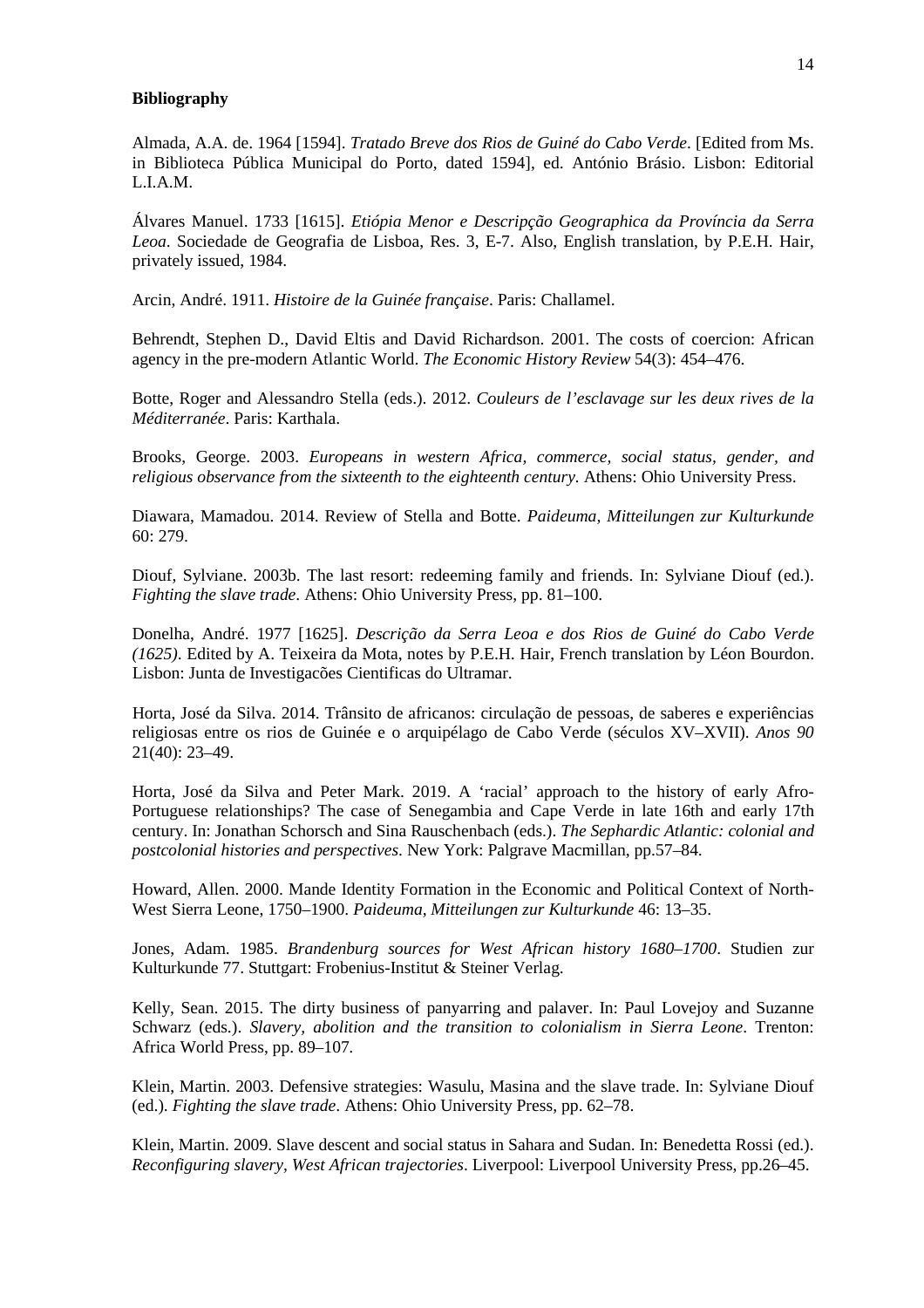Lovejoy, Paul. 2014. Pawnship, debt and 'freedom' in Atlantic Africa during the era of the slave trade: a reassessment. *Journal of African History* 55: 55–78.

Lovejoy, Paul and David Richardson. 2001. The business of slaving: pawnship in Western Africa, c. 1600–1810. *Journal of African History* 42(1): 67–89.

Lovejoy, Paul and David Richardson. 2003. Anglo-Efik relations and the protection against illegal enslavement at Old Calabar, 1740–1807. In: Sylviane Diouf (ed.). *Fighting the slave trade*. Athens: Ohio University Press, pp. 101–118.

Lovejoy, Paul and Suzanne Schwarz (eds.). 2015. *Slavery, abolition and the transition to colonialism in Sierra Leone.* Trenton: Africa World Press.

Mark, Peter. 2002. *Portuguese style and Luso-African identity: precolonial Senegambia, sixteenth to nineteenth century.* Bloomington: Indiana University Press.

Mark, Peter. 2018. 'Free, unfree, captive, slave': António de Saldanha, a late sixteenth-century captive in Marrakesh. In: Mario Klarer (ed.). *Piracy and captivity in the early modern Mediterranean.* New York: Routledge, pp. 99–109.

Mark, Peter and José da Silva Horta. 2013. Being both free and unfree. The case of selected Luso-Africans in 16th and 17th century Western Africa: Sephardim in a Luso-African context. *Anais de História de Além-Mar* 14: 225–248.

Mark, Peter and José da Silva Horta. 2011. *Forgotten Diaspora: Jewish communities in West Africa and the creation of the Atlantic World.* Cambridge: Cambridge University Press.

Mouser, Bruce. 1971. Trade and politics in the Nunez and Pongo Rivers, 1790–1865. Unpublished PhD thesis. Bloomington: Indiana University.

Mouser, Bruce. 2002. *A slaving voyage to Africa and Jamaica, the log of the Sandown 1793–1794.* Bloomington: Indiana University Press.

Mouser, Bruce. 2007. Rebellion, marronage and jihad: strategies of resistance to slavery on the Sierra Leone coast. *Journal of African History* 48(1): 27–44.

Mouser, Bruce. 2015. 'Keep her bottom well paid with stuff': a letter of instruction for a slaving venture to the Upper Guinea Coast in 1760. In: Paul Lovejoy and Suzanne Schwarz (eds.). *Slavery, abolition and the transition to colonialism in Sierra Leone*. Trenton: Africa World Press, pp. 51– 68.

Mouser, Bruce. 2016. Towards a definition of transnational as a family construct: a historical and micro perspective. In: Jacqueline Knörr and Christoph Kohl (eds.). *The Upper Guinea Coast in global perspective*. Oxford and New York: Berghahn, pp. 21–39.

Ribeiro da Silva, Filipa. 2011. *Dutch and Portuguese in West Africa: empires, merchants and the Atlantic System, 1580–1674.* Leiden: Brill.

Saldanha, António. 1997. *Chronica de Al-Mansur Sultão de Marrocos (1578–1603)*. Introduction and notes by Antonio Dias Farinha, French translation by Leon Bourdon. Lisbon: Instituto de Investigação Cientifica Tropical.

Skinner, David. 1978. Mande settlements and the development of Islamic institutions in Sierra Leone. *The International Journal of African Historical Studies* 11(1): 32–62.